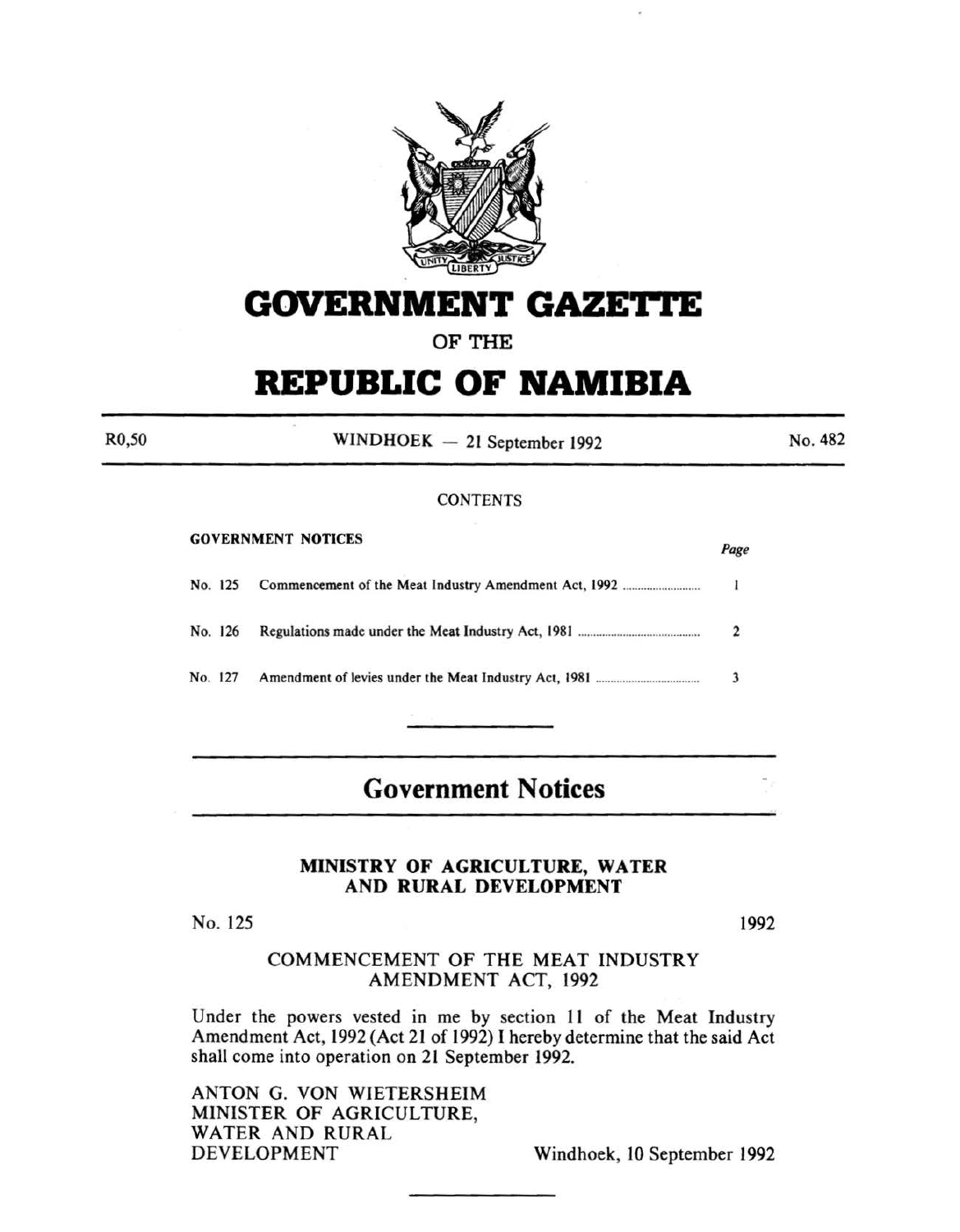# **MINISTRY OF AGRICULTURE, WATER AND RURAL DEVELOPMENT**

No. 126

1992

### REGULATIONS MADE UNDER THE MEAT INDUSTRY ACT, 1981

The Minister has under section 24 of the Meat Industry Act, 1981 (Act 12 of 1981), made the regulations as set out in the Schedule.

#### SCHEDULE

The regulations promulgated under Government Notice AG. 153 of 1981 are hereby amended -

- (a) by the substitution for the expression "Council of Ministers", wherever it occurs, of the word "Minister"; and
- (b) by the substitution for regulation 2 of the following regulation:

*"Payment of Levies* 

 $2(1)$  Any levy imposed under section 17(1) of the said Act in respect of cattle, sheep, goats or pigs (hereinafter referred to as livestock) slaughtered or exported during any particular month, shall be paid to the board before the fifteenth of the next month by all persons slaughtering or exporting such livestock, except in the case of livestock which have been slaughtered by persons being *bona fide* farmers or natural persons, in so far as they have slaughtered for own use.

(2) Every payment of any levy referred to in subsection (1) shall be accompanied by a statement showing particulars of the livestock in question and the dates of slaughtering or export thereof.

(3) In the event of livestock being slaughtered at an abattoir, the abattoir owner shall not later than the fifteenth of each calendar month-

- (a) on behalf of a person liable in terms of subregulation (1) to pay any levy referred to in that subregulation, pay to the board the levy in question; and
- (b) furnish the board with a statement showing the total number of livestock slaughtered at that abattoir during the preceding month.

( 4) Any person who pays in terms of these regulations any levy to the board for any livestock of which he or she is not the owner may recover the amount of such levy from the person slaughtering the livestock in question.

No. 482